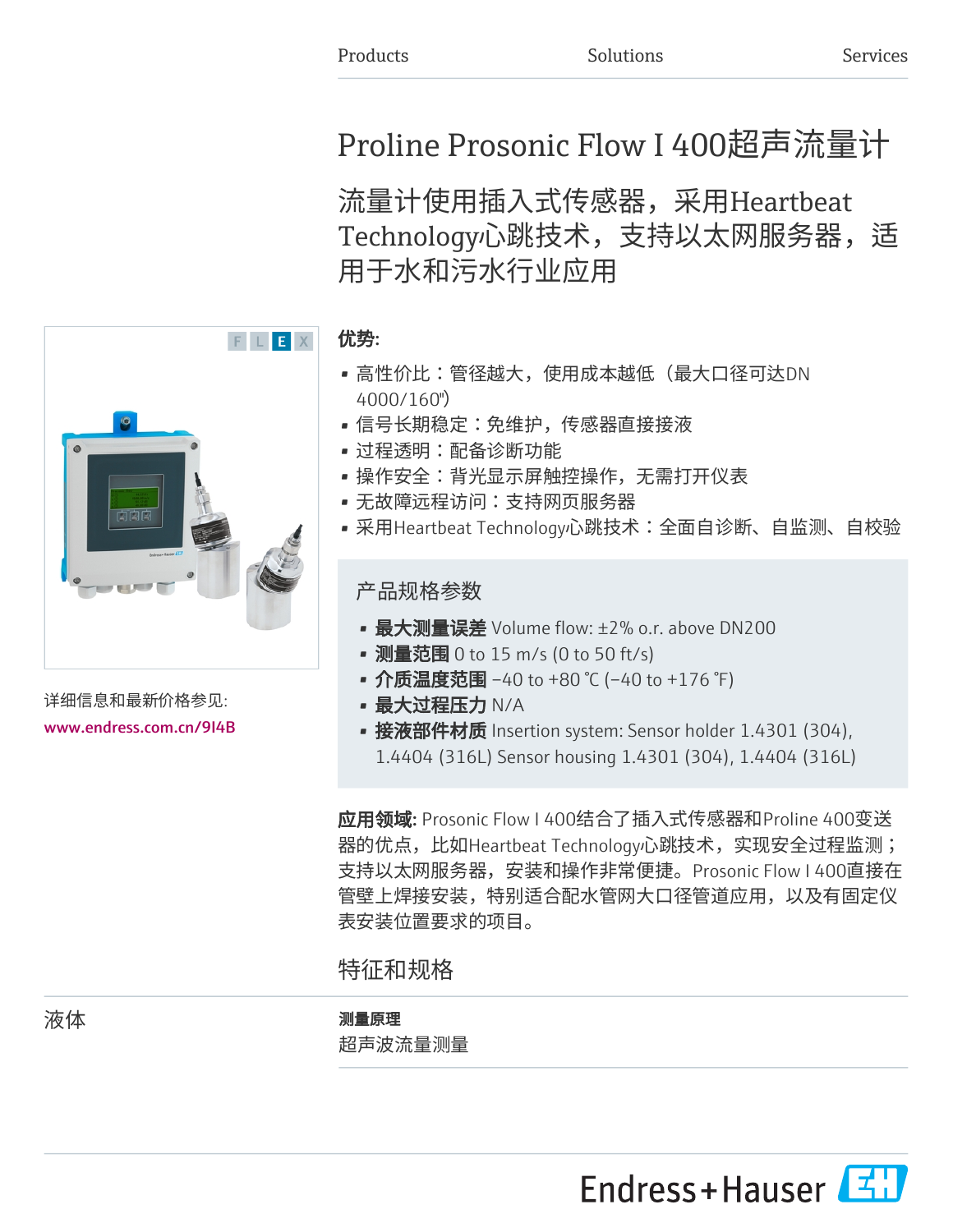## 液体 しゅうしゃ こうしゃ こうしゃ 产品标题

Insertion meter with Heartbeat Technology and web server for the water and wastewater industry.

Bidirectional flow measurement of water and wastewater.

## 传感器特点

Low capital investment – cost-effectiveness increases with pipe diameter (up to DN 4000/156"). Long-term stable signal – maintenance-free permanent mounting from outside with coupling pads. Process transparency – diagnostic capability.

Supports two parallel measurement paths. For large diameters: DN 200 to 4000 (8 to 160"). Medium temperatur: –40 to +80 °C (–40 to +176  $\degree$ F).

## 变送器特点

Safe operation – no need to open the device due to display with touch control, background lighting. Full remote access – web server. Integrated diagnostics, verification and monitoring – Heartbeat Technology. Transmitter housing made of durable polycarbonate or aluminium. Remote version for wall mounting. Integrated data logger: measured values monitoring.

## 公称口径范围

DN200 to 4000 (8 to 160")

## 接液部件材质

Insertion system: Sensor holder 1.4301 (304), 1.4404 (316L) Sensor housing 1.4301 (304), 1.4404 (316L)

## 测量变量

Volume flow, Flow velocity, Sound velocity

## 最大测量误差

Volume flow: ±2% o.r. above DN200

## 测量范围

0 to 15 m/s (0 to 50 ft/s)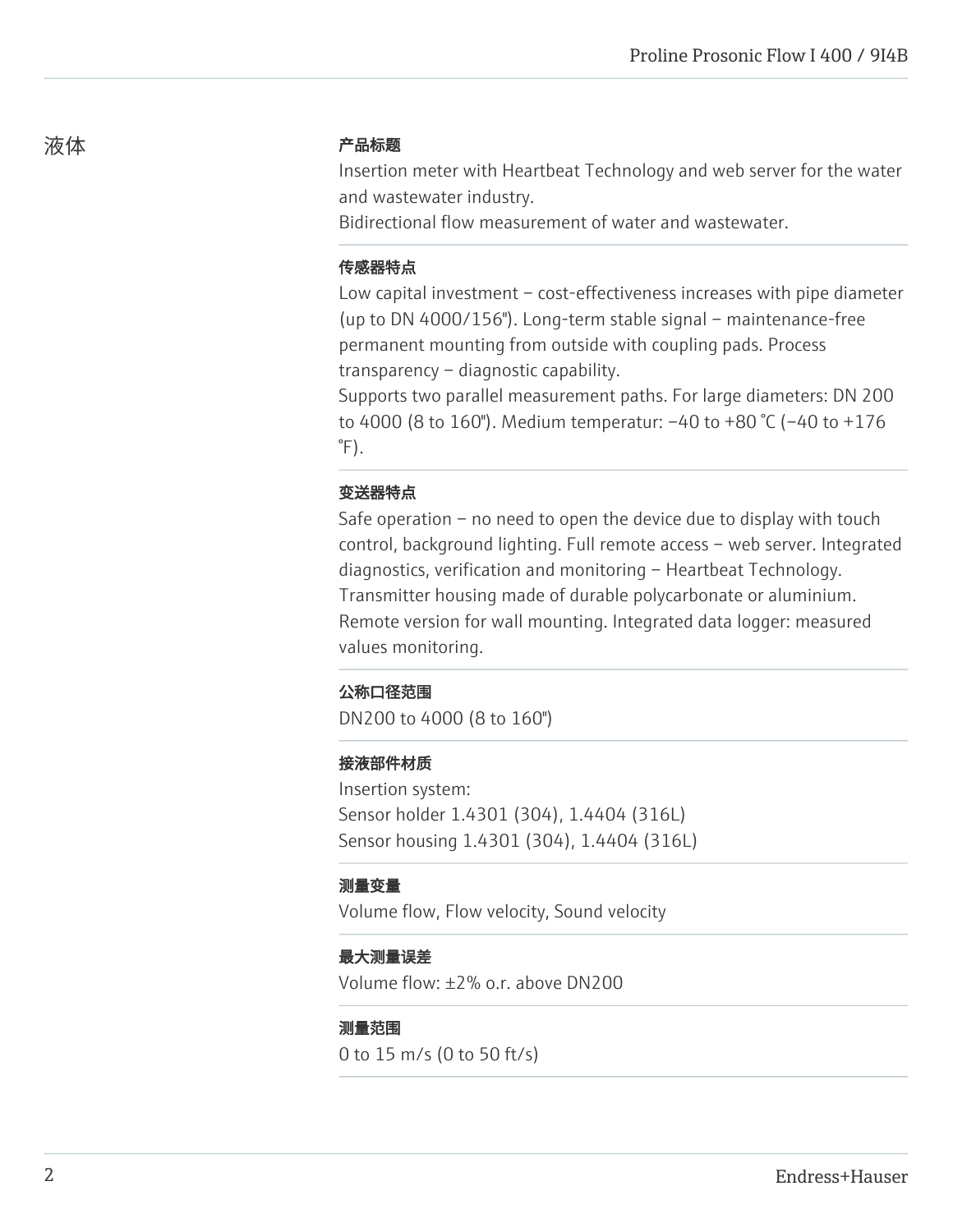#### 最大过程压力

N/A

## 介质温度范围

 $-40$  to  $+80$  °C ( $-40$  to  $+176$  °F)

## 环境温度范围

-20 to 60°C (-4 to 140°F)

#### 传感器外壳材质

N/A

## 变送器外壳材质

Wall-mounted housing: Polycarbonat; AlSi10Mg, coated

#### 防护等级

Transmitter: IP66/67, Type 4X enclosure Sensor: IP66/67, Type 4X enclosure, IP68, Type 6P enclosure (optional)

#### 显示/操作

4‐line backlit display with touch control (operation from outside) Configuration via local display, web browser and operating tools possible

#### 输出

3 ouputs: 4‐20 mA/4‐20 mA HART (active) Pulse/frequency/switch output (passive) Pulse/frequency/switch output (passive)

## 输入

Status input

#### 数字通信

HART

## 电源

AC 100 to 240 V / AC/DC 24 V